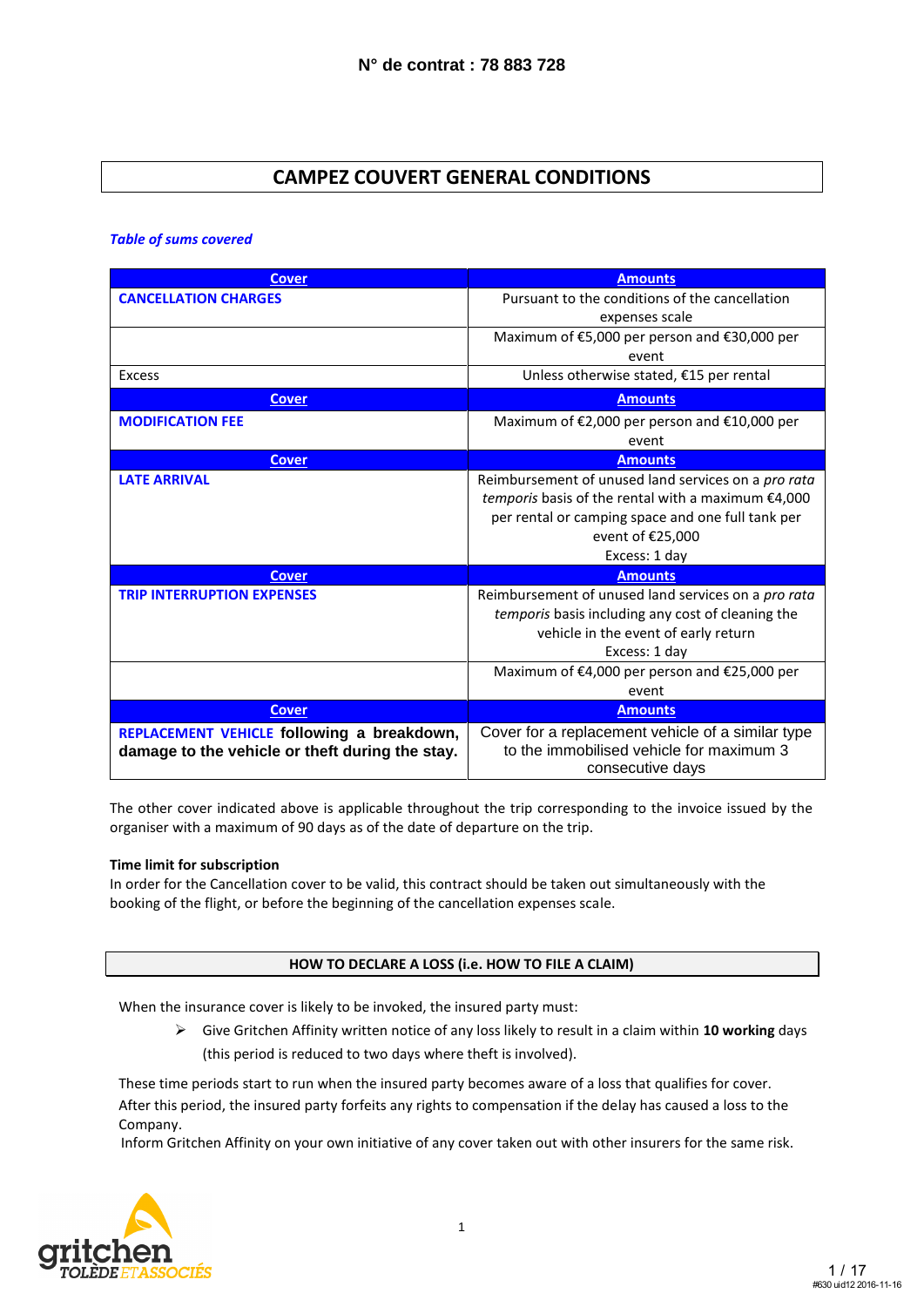#### **For fast, up-to-the-minute handling of your insurance claims**

Go to:

#### **[www.campez-couvert.com/sinistre](http://www.campez-couvert.com/sinistre)**

You can send your supporting documents and monitor the progress of your claim.

### **For more traditional handling of your insurance claims:**

By e-mail: **[sinistres@campez-couvert.com](mailto:sinistres@campez-couvert.com)**

**or**

By letter: Gritchen Tolède Associés Sinistre –Campez couvert 27 Rue Charles Durand – CS70139 18021 Bourges CEDEX

## **→ Cancellation fees**

| <b>Effective date</b>                                            | <b>Cover expires</b>                                                                                                         |
|------------------------------------------------------------------|------------------------------------------------------------------------------------------------------------------------------|
| Cancellation: the day of subscription to the present<br>contract | Cancellation: the day of arrival at the place you are<br>staying - the place the group has to report to<br>(outward journey) |

#### **WHAT DO WE COVER?**

We reimburse down payments or all sums retained by the travel or trip organiser (minus an excess stated in the table of the amounts of cover) and invoiced pursuant to the said organiser's general terms of sale (to the exclusion of administrative costs, visa expenses, the insurance premium and all taxes and duties), when you are obliged to cancel your trip before you leave (on the outward journey).

#### **UNDER WHAT CIRCUMSTANCES DO WE INTERVENE?**

Cover provides for insured reserving parties to be reimbursed any sums they have effectively paid that are not reimbursable by the service provider under these general terms of sale up to the limit of the sums provided for in the "Table of sums covered" where insured reserving parties are compelled to cancel their stay solely for one of the reasons listed below, making it impossible for them to take part in the reserved stay:

#### **Serious illness, serious accident or death**

**including relapse, worsening of a chronic or pre-existing condition as well as the results or after-effects of an accident that occurred before the contract was taken out** of yourself, your legal or *de facto* spouse, your ascendants or descendants to the 2<sup>nd</sup> degree, fathers- and mothers-in-law, sisters, brothers, brothers- and sisters-in-law, sons- and daughters-in-law, your legal guardian or any person who usually lives under your roof, of the person accompanying you during your stay and identified by name and insured under this contract.

#### **Serious illness, serious accident or death**

Of your uncle, aunt, nephews and nieces.

**including relapse, worsening of a chronic or pre-existing condition as well as the results or after-effects of an accident that occurred before the contract was taken out** of the person replacing you at work and identified by name when the contract was taken out, to the person responsible during your stay for looking after your underage children, any disabled person under your legal guardianship and who lives under the same roof as you.

#### **Death**

**Complications of pregnancy occurring before the 7th month of pregnancy** Of one of the people participating in the trip and insured under this contract, which results in the absolute stopping of any work or other activity.

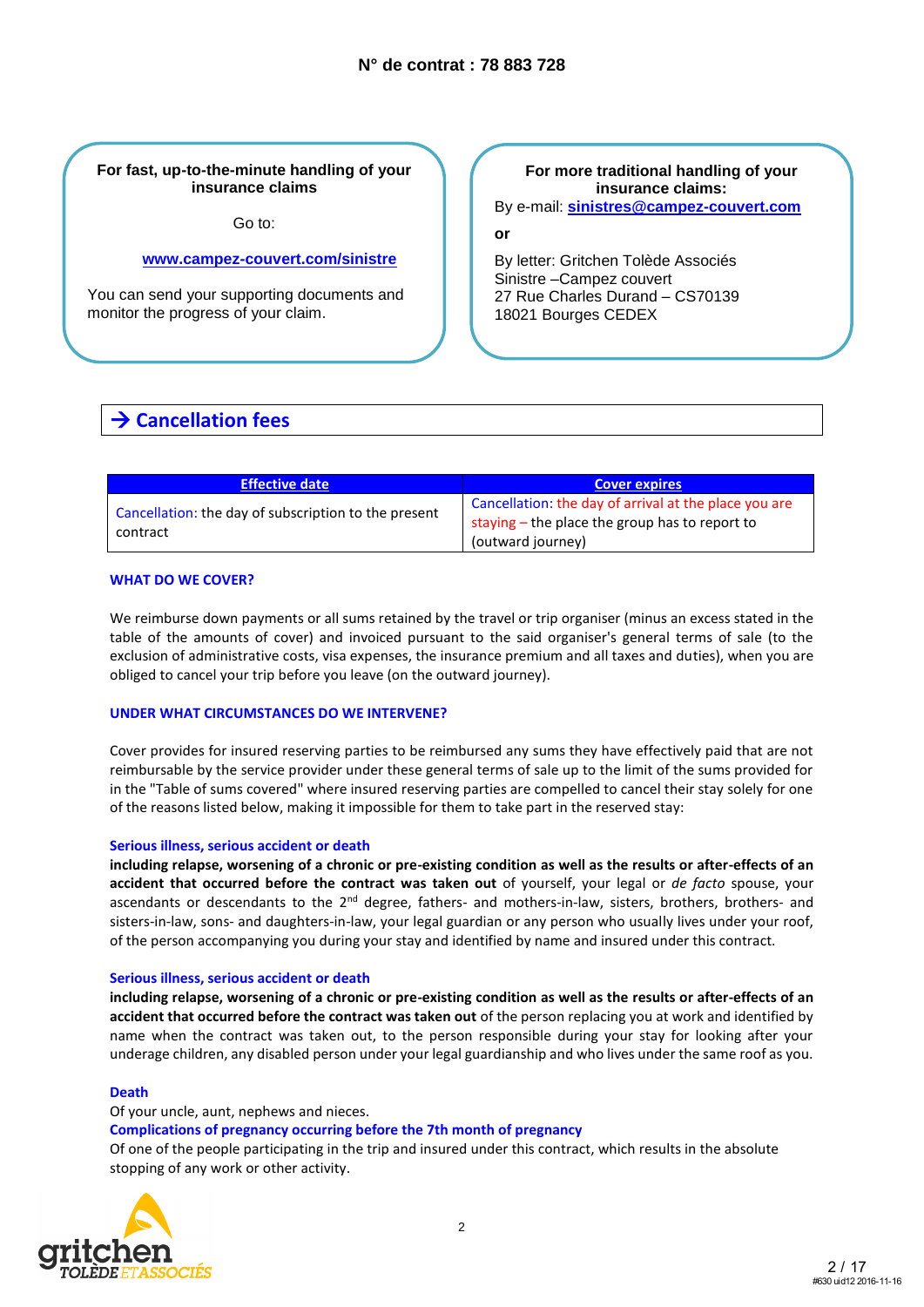#### **Contraindication for or after-effects of vaccinations**

Of one of the people participating in the trip and insured under this contract.

#### **Redundancy or termination of employment contract**

Of yourself or your legal or *de facto* spouse who is insured by this contract, provided that the procedure had not started before the contract was signed.

#### **Summons before a court, in the following cases only:**

- Witness or jury member
- Appointment as an expert witness

Provided you are summoned on a date that coincides with the duration of the trip.

#### **Summons with a view to adopting a child**

Provided you are summoned on a date that coincides with the duration of the trip.

#### **Summons to re-sit an exam**

Following failure that was not known when the reservation was made or the contract was signed (higher education only), provided the exam in question is held during the trip.

#### **Summons for an organ transplant**

Of yourself or your legal or *de facto* spouse or one of your ascendants or descendants in the 1st degree.

#### **Serious damage caused by fire, explosion or water**

or caused by the forces of nature at your business or private premises and implying the absolute necessity of your being present to take protective measures.

#### **Theft or burglary on business or private premises**

provided that the scale or importance of the theft requires your presence and that the theft takes place within the 48 hours before departure.

#### **Serious damage to your vehicle**

within the 48 hours before departure and insofar as the vehicle cannot be used to take you to the place you are staying.

#### **Impediment to you reaching the place you are staying**

by road, rail, air or sea on the day the stay starts

- roadblocks ordered by the State or a local authority,
- public transport strike preventing you from arriving within the 24 hours following the planned start of your stay,
- flooding or natural event obstructing traffic (certified by the competent authority),
- traffic accident during the journey needed to get to your planned holiday destination, the damage caused resulting in immobilisation of the vehicle (proved by report by an appraiser).

#### **Getting a job**

as an employee for a period of more than 6 months and starting during the planned dates of your stay (you must have been registered as unemployed and provided this is not the extension or renewal of your employment contract or an assignment given you by a temporary employment agency).

#### **Your separation (civil union or marriage)**

In the event of divorce or separation (civil union) provided the case was submitted to the courts before the trip was booked (official document required as proof). **Excess 25% of the value of the claim.**

#### **Theft of your identity card, driving licence or passport**

within 5 working days prior to your departure, making it impossible for you to complete the border crossing formalities required by the competent authorities.

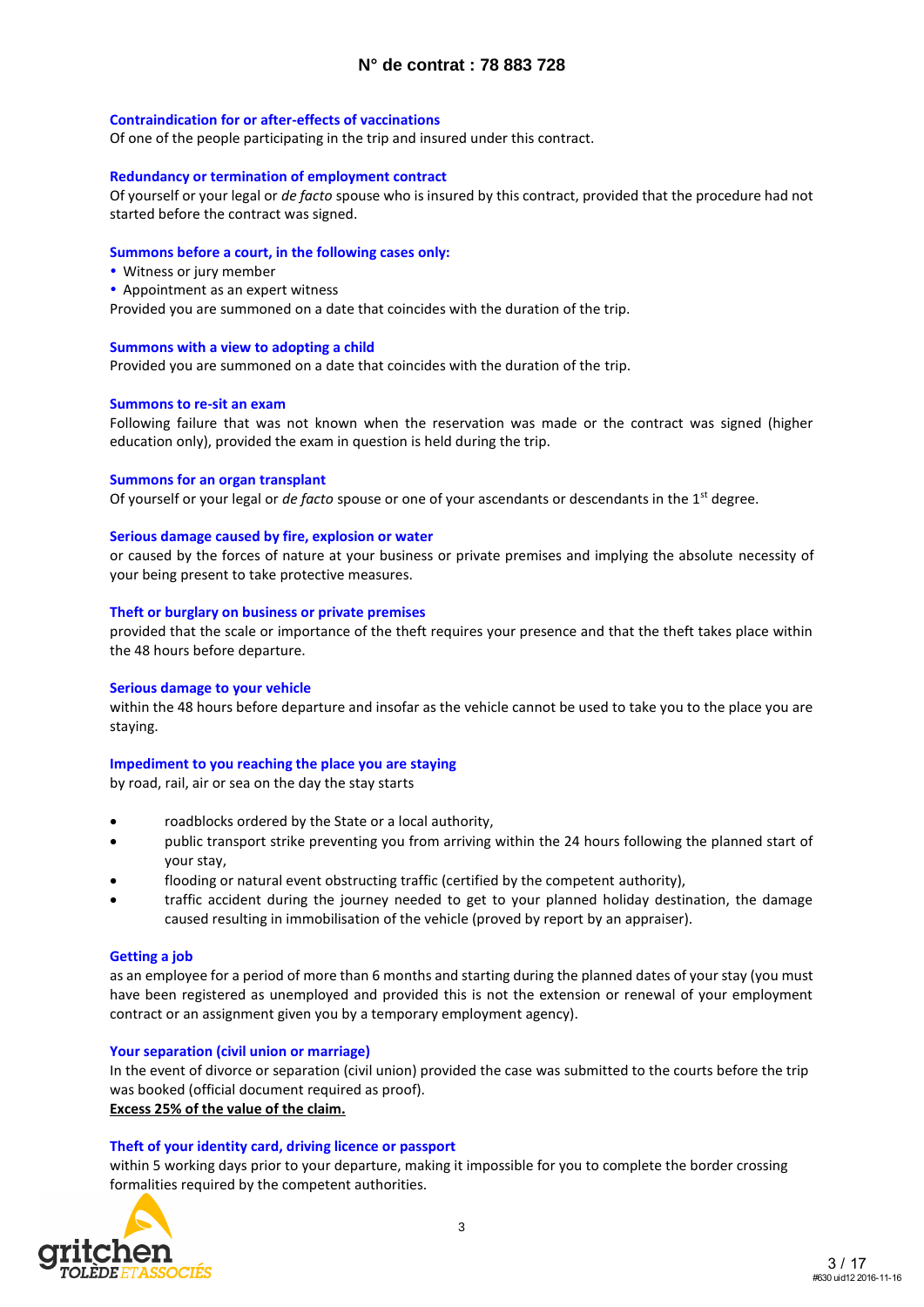#### **Excess 25% of the value of the claim.**

#### **Cancellation or modification to the paid holiday dates of yourself or your** *de facto* **or legal spouse imposed by your employer**

who had officially agreed to them in writing before you booked your stay. The document issued by the employer is required. **This cover is not available to heads of companies, self-employed people, craftspeople or part-time entertainment workers.**

**You remain liable for an excess of 25%.**

#### **Change of job**

Imposed by your superiors and for which you have not requested **(does not apply to heads of companies, selfemployed people, craftspeople or part-time entertainment workers)**. **You remain liable for an excess of 25%.**

#### **Visa refusal by the authorities of the country**

subject to no application having been previously refused by those authorities for the same country. Documentary proof issued by the embassy is required

#### **Natural disasters (as defined by French Act No. 86-600 of 13 July 1986 as amended)**

occurring in the place you are staying and resulting in prohibition on staying at the site (town, neighbourhood, etc.) by the local or prefectural authorities during all or part of the period shown on the reservation contract and occurring after the present contract was taken out.

#### **Site access prohibited**

(Town, neighbourhood, etc.) within a radius of five kilometres around the place you are staying, issued by the local or prefectural authorities following pollution of the sea or an epidemic.

**Illness requiring psychological or psychotherapeutic treatment including nervous breakdowns** of yourself, your *de facto* or legal spouse or your direct descendants and requiring a minimum **hospitalisation of 3 days** at the time the trip is cancelled.

#### **Cancellation by one of the people travelling with you**

(Maximum 9 people) who registered at the same time as you and insured under the same contract where the cancellation is due to one of causes listed above.

If the person wishes to travel alone, additional expenses are taken into account. Our reimbursement may not exceed the amount owed in the event of cancellation on the date of the event.

#### **EXTENSION OF MODIFICATION FEES**

In the event of modification of the dates of your stay due to a reason listed above, we will reimburse you for the costs occasioned by the postponement of the dates of your insured stay provided for contractually in the Conditions of Sale.

Under no circumstances may the compensation paid be greater than the value of the cancellation fees due on the date on which the event at the origin of the modification occurred.

**Cancellation and modification cover cannot be combined** 

**CANCELLATION FEES FOR BOOKING MADE LESS THAN 15 DAYS BEFORE DEPARTURE**

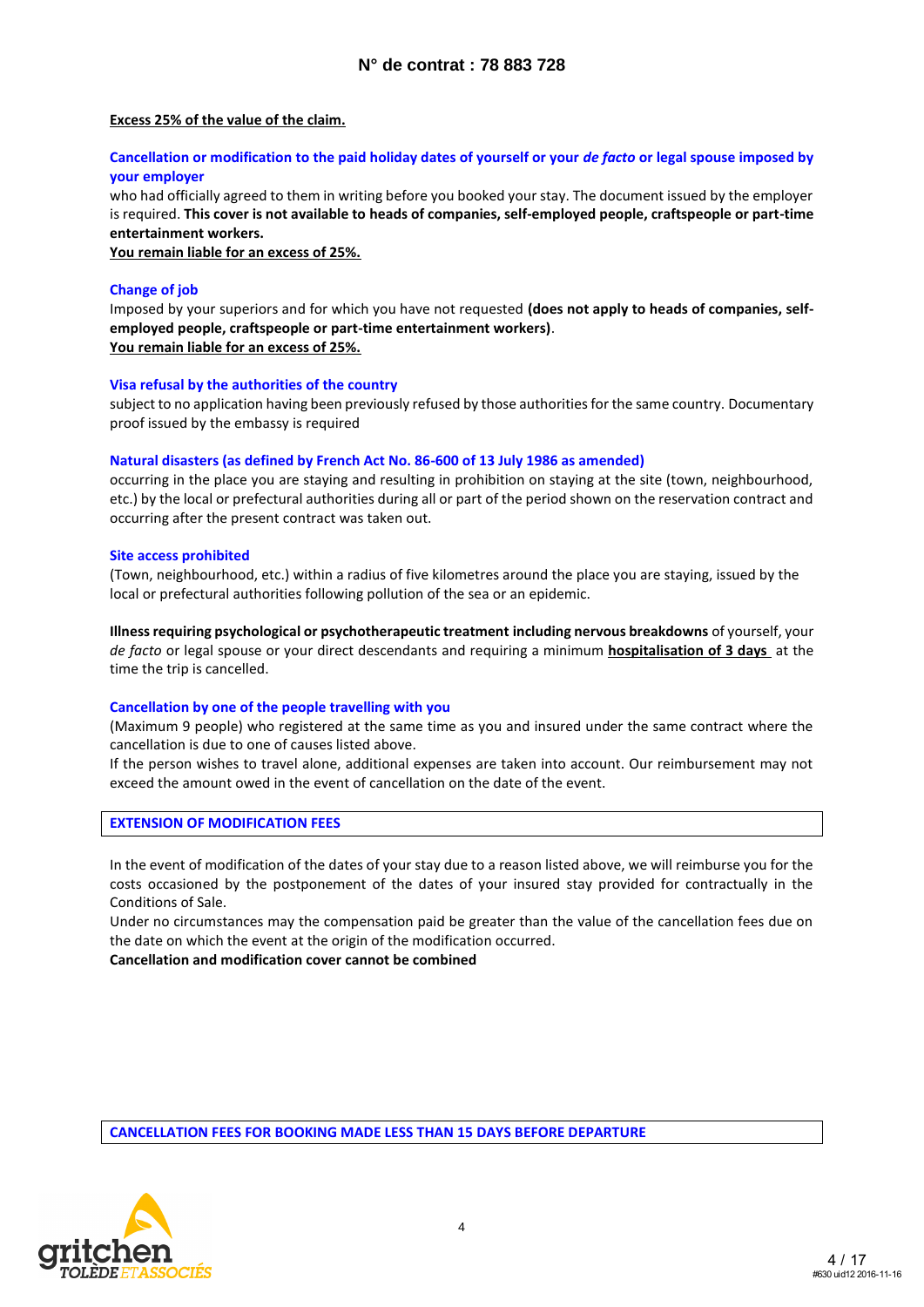#### **In the event of the cover being taken out at the last minute (less than 15 days before departure), we will only cover cancellation fees resulting from the following events, and no other:**

Cover provides for reimbursement of cancellation fees or modification of a stay up to the value of the sums given in the Table of Sums Covered above for which you remain liable and which are invoiced by the Service Provider in application of the General Conditions of Sale, minus transport taxes (such as aviation taxes), insurance premiums and handling charges if you cannot travel for one of the following reasons:

#### **Serious illness, serious accident or death**

**including relapse, worsening of a chronic or pre-existing condition as well as the results or after-effects of an accident that occurred before the contract was taken out** of yourself, your legal or *de facto* spouse, your ascendants or descendants to the 2<sup>nd</sup> degree, fathers- and mothers-in-law, sisters, brothers, brothers- and sisters-in-law, sons- and daughters-in-law, your legal guardian or any person who usually lives under your roof, of the person accompanying you during your stay and identified by name and insured under this contract.

#### **Serious illness, serious accident or death**

**including relapse, worsening of a chronic or pre-existing condition as well as the results or after-effects of an accident that occurred before the contract was taken out** of the person replacing you at work and identified by name when the contract was taken out, to the person responsible during your stay for looking after your underage children, any disabled person under your legal guardianship and who lives under the same roof as you.

#### **EXTENSION OF MODIFICATION FEES**

In the event of modification of the dates of your stay due to a reason listed above, we will reimburse you for the costs occasioned by the postponement of the dates of your insured stay provided for contractually in the Conditions of Sale.

Under no circumstances may the compensation paid be greater than the value of the cancellation fees due on the date on which the event at the origin of the modification occurred.

**Cancellation and modification cover cannot be combined**

#### **WHAT WE EXCLUDE**

*In addition to the exclusions appearing in the section "WHAT ARE THE GENERAL EXCLUSIONS APPLICABLE TO ALL OF OUR COVER PACKAGES? we cannot intervene if the cancellation results from:*

- *sickness requiring psychiatric or psychotherapeutic treatment, including nervous breakdowns not having required hospitalisation for at least 3 days at the time of cancellation of the trip/travel*
- *forgetting to be vaccinated*
- **Complications due to pregnancy occurring after the 6th month of pregnancy and under all circumstances pregnancy, abortion, childbirth,** *in vitro* **fertilisations and their consequences**
- *non-presentation of identity card or passport, regardless of the reason*
- *diseases or accident that are established for the first time, or that are the subject of relapse or worsening, or of hospitalisation between the date of purchase of your trip or travel and the date the insurance contract was taken out*
- *strikes and action taken by agents of the organiser of the trip and/or the subscriber, and/or having started before the effective date of the contract or for which public notice had been given before this date*
- *defaulting of any kind, including financial, by the organiser of your trip, or by the carrier, preventing them from meeting their contractual obligations.*

*In addition, we never intervene if the person who causes the cancellation is hospitalised at the time of booking of the trip/travel or of taking out the contract.*

#### **FOR WHAT AMOUNT DO WE INTERVENE?**

We intervene for the amount of the cancellation expenses **incurred at the date of the event** that can lead to application of the cover, pursuant to the General Sales Conditions of the travel organiser, with a maximum and an excess as indicated in the table of the amounts of cover.

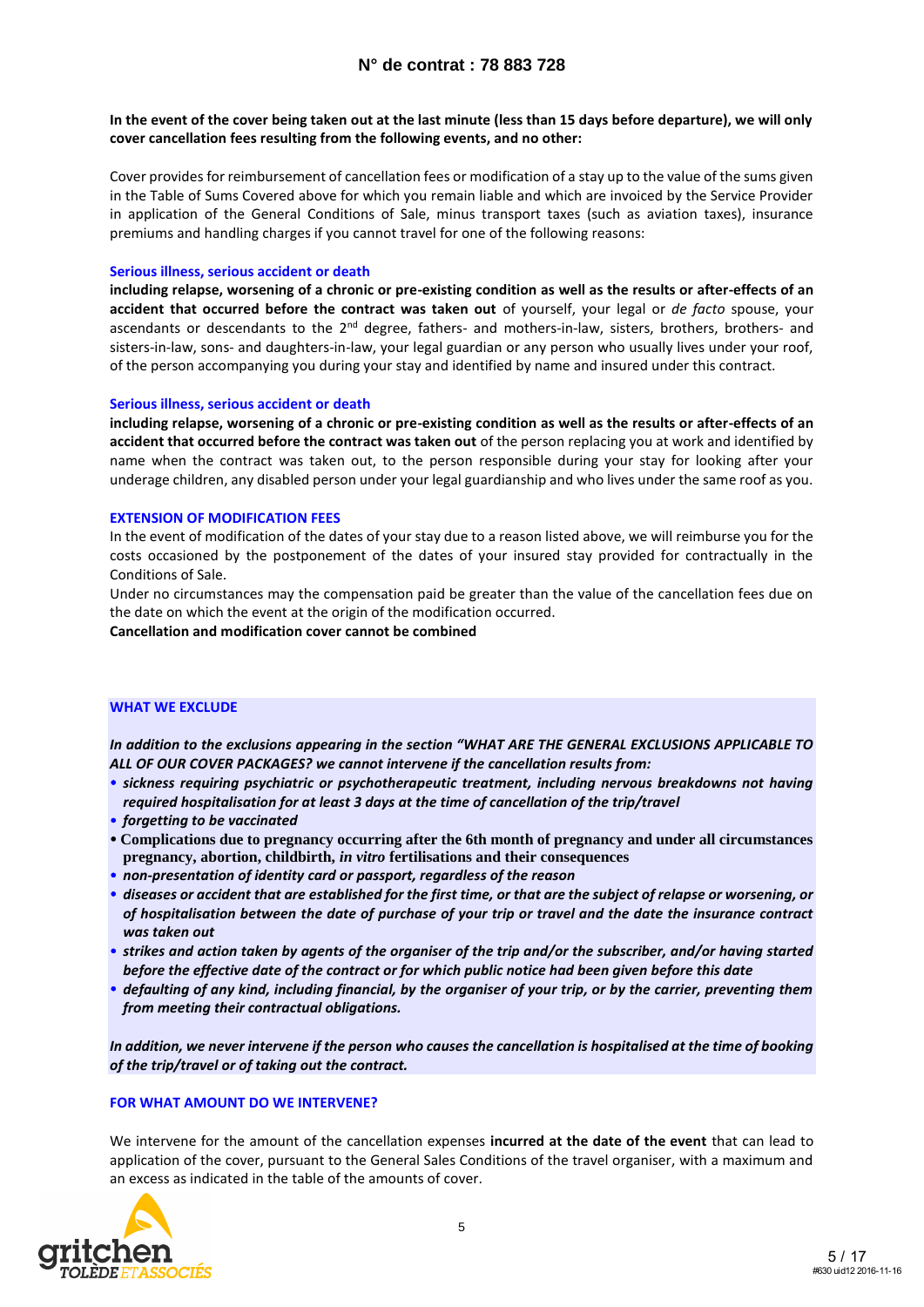The insurance premium is never refundable.

#### **WITHIN WHAT TIME LIMIT SHOULD YOU DECLARE THE LOSS?**

#### 1/ *Medical reasons*: you should declare your loss **as soon as a competent medical authority establishes that the seriousness of your state of health would contraindicate your trip**

If your cancellation is subsequent to such a contraindication to travel, our reimbursement will be limited to the cancellation expenses applicable at the date of the contraindication (calculated on the basis of the travel organiser's scale with which you acquainted yourself on enrolling on the trip)

*For any other reason for cancellation:* you should declare your loss as soon as you become aware of the event that might lead to application of the cover. If your trip cancellation falls after that date, our reimbursement will be limited to the cancellation expenses applying on the date of the event (calculated on the basis of the travel organiser's scale of charges, of which you were apprised when you signed up).

2/ In addition, if the claimable loss has not been declared to us directly by the travel agent or by the organiser, you should inform us within 5 business days following the event leading to application of the cover. For that purpose, you should send us the declaration of loss (claim form) enclosed with the insurance contract that has been given to you.

#### **WHAT ARE YOUR OBLIGATIONS IN THE EVENT OF A CLAIMABLE LOSS?**

Your declaration of loss (claim) should be accompanied by the following documents:

- In the event of illness or accident, a medical certificate stipulating the origin, nature, severity and expected consequences of the illness or accident,
- In the event of death, a death certificate and the civil status form,
- Under other circumstances, any documentary proof.

**You should let us have the medical details and documents necessary for your claim file to be examined, using the envelope pre-printed with the name and address of the medical examiner that we will send you as soon as we receive the declaration of loss, and the medical questionnaire to be filled in by your doctor. If you do not have such documents or details, you should procure them from your doctor and send them to us using the above-mentioned pre-printed envelope.**

#### **You should also send us, using the pre-printed envelope addressed to the medical advisor, any information or documents requested to prove the reasons for your cancelling, in particular:**

- All photocopies of prescriptions for drugs, tests or examinations together with any documents proving that such prescriptions have been filled or performed, in particular the social security forms showing the medical stickers for the drugs prescribed,
- Statements from Social Security or similar bodies concerning reimbursement of treatment costs and payment of sick pay,
- the original of the paid invoice for the amount you were bound to pay to the organiser or that the organiser retains,
- the number of your insurance contract,
- the enrolment slip issued by the travel agent or organiser,
- in the event of an accident, you should specify the causes and circumstances and provide us with the names and addresses of those who are liable, and, where applicable, of witnesses.

Furthermore, it is expressly agreed that you accept in advance the principle of examination by our medical examiner. Therefore, if you oppose such examination without legitimate reason, you lose your rights to the cover.

You should send us your claim notification to: Gritchen Tolède Associés, Rue Charles Durand, BP 66048 18024 Bourges CEDEX

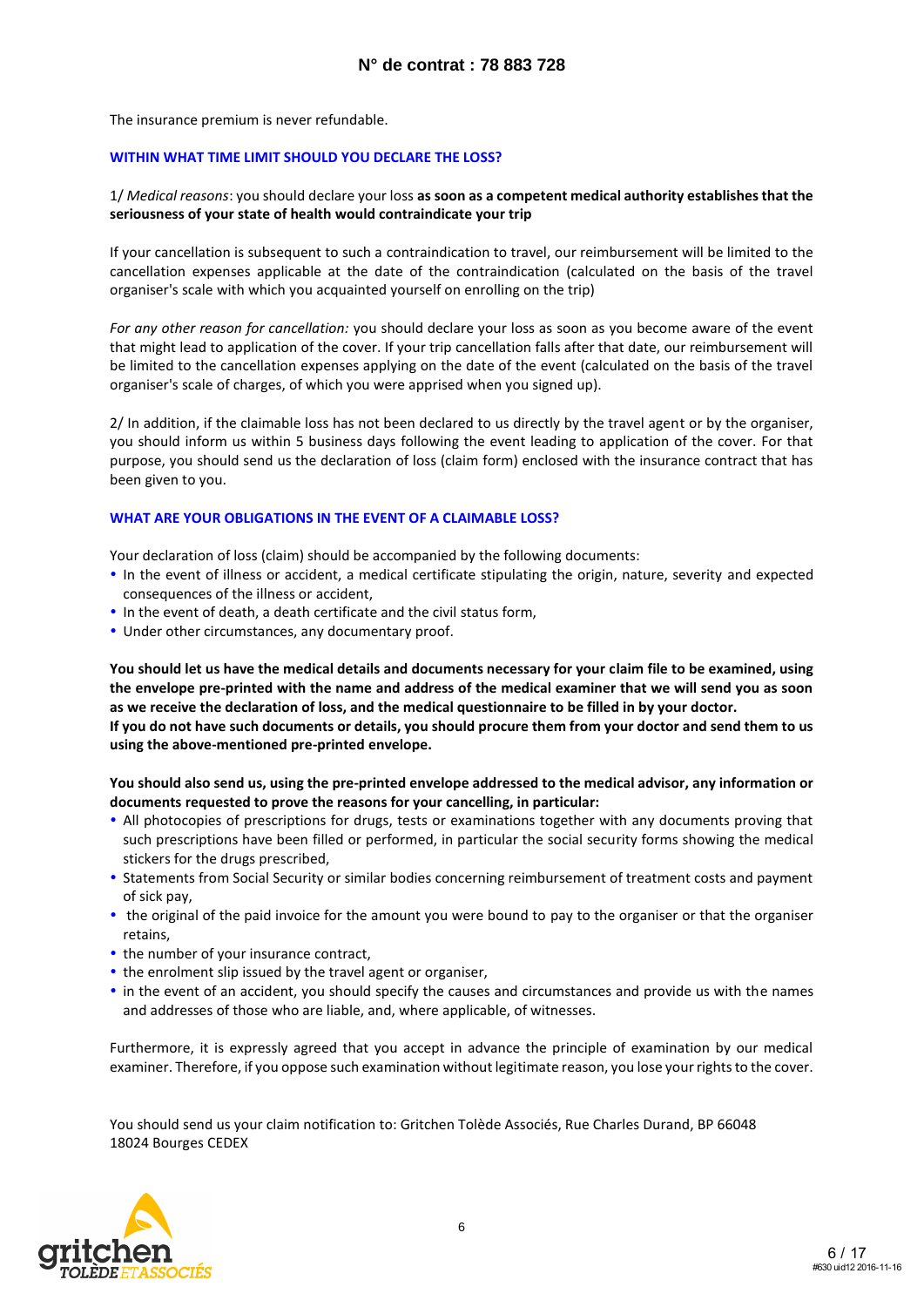### **Late arrival**

| Effective date                                                                        | <b>Cover expires</b> |
|---------------------------------------------------------------------------------------|----------------------|
| Late arrival: the day of subscription to this contract Late arrival: day of departure |                      |

#### **WHAT DO WE COVER?**

We cover you for reimbursement on a *pro rata temporis* basis of the unused period following late entry into possession **by more than 24 hours** of the accommodation rented or hotel room as a consequence of one of the events listed in the cancellation cover.

This cover cannot be combined with cancellation cover.

#### **WHAT ARE YOUR OBLIGATIONS IN THE EVENT OF A CLAIMABLE LOSS?**

You should:

 Send the insurer any documents needed to complete the claim and thereby evidence the validity and amount of the claim.

You will always be asked to provide the original of the organiser's detailed invoices showing the land and transport services.

If the medical details necessary for the claim to be examined are not disclosed to our medical examiner, the claim cannot be processed and settled.

You should send us your claim notification to: Gritchen Tolède Associés, Rue Charles Durand, BP 66048 18024 Bourges CEDEX.

### **Interrupted stay expenses**

| <b>Effective date</b>                                 | <b>Cover expires</b>                               |
|-------------------------------------------------------|----------------------------------------------------|
| Stay cut short: on the scheduled day of departure $-$ | Stay cut short: on the scheduled day of return (at |
| at the place to report to indicated by the organiser  | the place from which the group disperses)          |

#### **WHAT DO WE COVER?**

If you have to interrupt the stay covered by this contract, we undertake to reimburse the unused "outdoor hotel services" together with any cost of cleaning the accommodation which you cannot ask the service provider to reimburse, replace or offset in the event of your being obliged to leave and hand over the camping space to the hotelier as a result of:

**Serious illness or accident or death** of yourself, your legal or *de facto* spouse, your ascendants or descendants to the 2<sup>nd</sup> degree, fathers- and mothers-in-law, sisters, brothers, brothers- and sisters-in-law, sons- and daughters-in-law, your legal guardian or any person who usually lives under your roof, of the person accompanying you during your stay and identified by name and insured under this contract.

**Serious illness or accident or death** of the person replacing you at work and identified by name when the contract is taken out, to the person responsible during your stay for looking after your underage children or any disabled person of whom you are the legal guardian and who lives under the same roof as you and of whom you are the legal guardian.

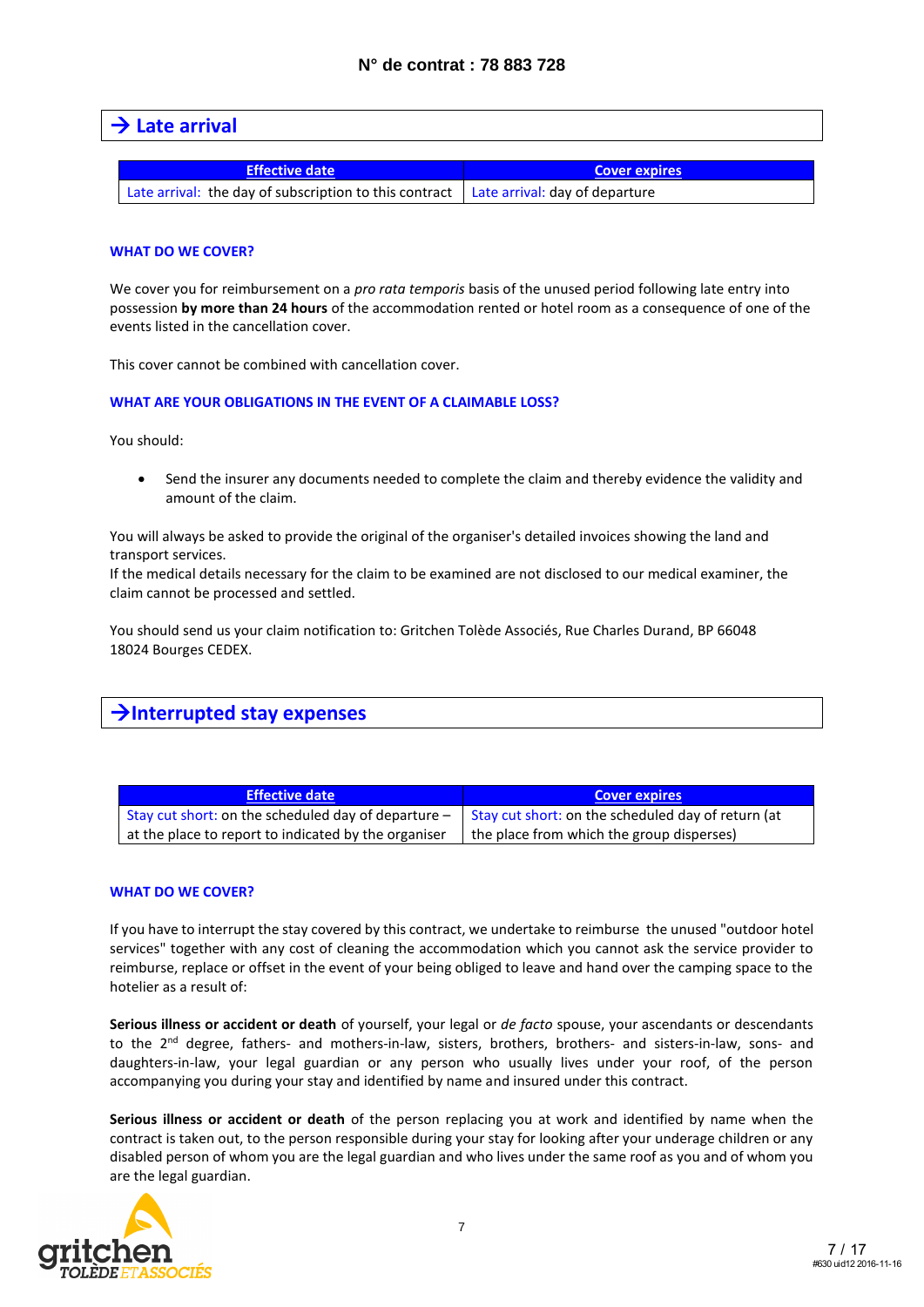**Serious damage caused by fire, explosion or water** or caused by the forces of nature at your business or private premises and implying the absolute necessity of your being present to take protective measures.

**Theft or burglary on business or private premises** provided that the scale or importance of the theft requires your presence.

#### **WHAT WE EXCLUDE**

*In addition to the exclusions provided for in the General Provisions, interruptions consequent upon the following are not covered:*

- *cosmetic treatment, cure, voluntary termination of pregnancy, in vitro fertilisation and its consequences;*
- *a depressive, mental, or psychological illness without hospitalisation or hospitalisation for less than three days;*
- *epidemics.*

#### **WHAT ARE YOUR OBLIGATIONS IN THE EVENT OF A CLAIMABLE LOSS?**

You should:

 Send the Insurer any documents needed to complete the claim and thereby evidence the validity and amount of the claim.

In all cases, the originals of the itemised invoices of the travel agent or tour operator showing the land and transport services will be systematically requested of you.

If the medical details necessary for the claim to be examined are not disclosed to our medical examiner, the claim cannot be processed and settled.

You should send us your claim notification to: Gritchen Tolède Associés, Rue Charles Durand, BP 66048 18024 Bourges CEDEX

## **→ Replacement vehicle**

| <b>Effective date</b>                           | <b>Cover expires</b>                          |
|-------------------------------------------------|-----------------------------------------------|
| Replacement vehicle: on the scheduled day of    | Replacement vehicle : on the scheduled day of |
| departure $-$ at the place to report to that is | return $-$ (at the place from which the group |
| indicated by the organiser                      | disperses)                                    |

**"Replacement vehicle" cover applies if difficulties arise following the immobilisation of your vehicle following a breakdown, damage to the vehicle or theft during the covered stay.**

If the vehicle is immobilised for more than 24 hours or the time needed to repair it is greater than 8 hours or the stolen vehicle has not been found within 48 hours, we will provide and pay for a replacement vehicle of a similar type to the immobilised vehicle for maximum 3 consecutive days. Under all circumstances this only applies while the vehicle is immobilised.

Conditions for provision of a replacement vehicle:

- the type of replacement vehicle is equivalent to that of the immobilised vehicle
- the replacement vehicle must be returned to the agency from which it was collected
- you must comply with the conditions required by the vehicle rental companies

#### **WHAT WE EXCLUDE**

**In addition to the exclusions appearing in the section "What are the general exclusions applicable to all of our cover packages?", we cannot intervene or compensate if immobilisation is due to:**

running out of fuel or using the wrong fuel

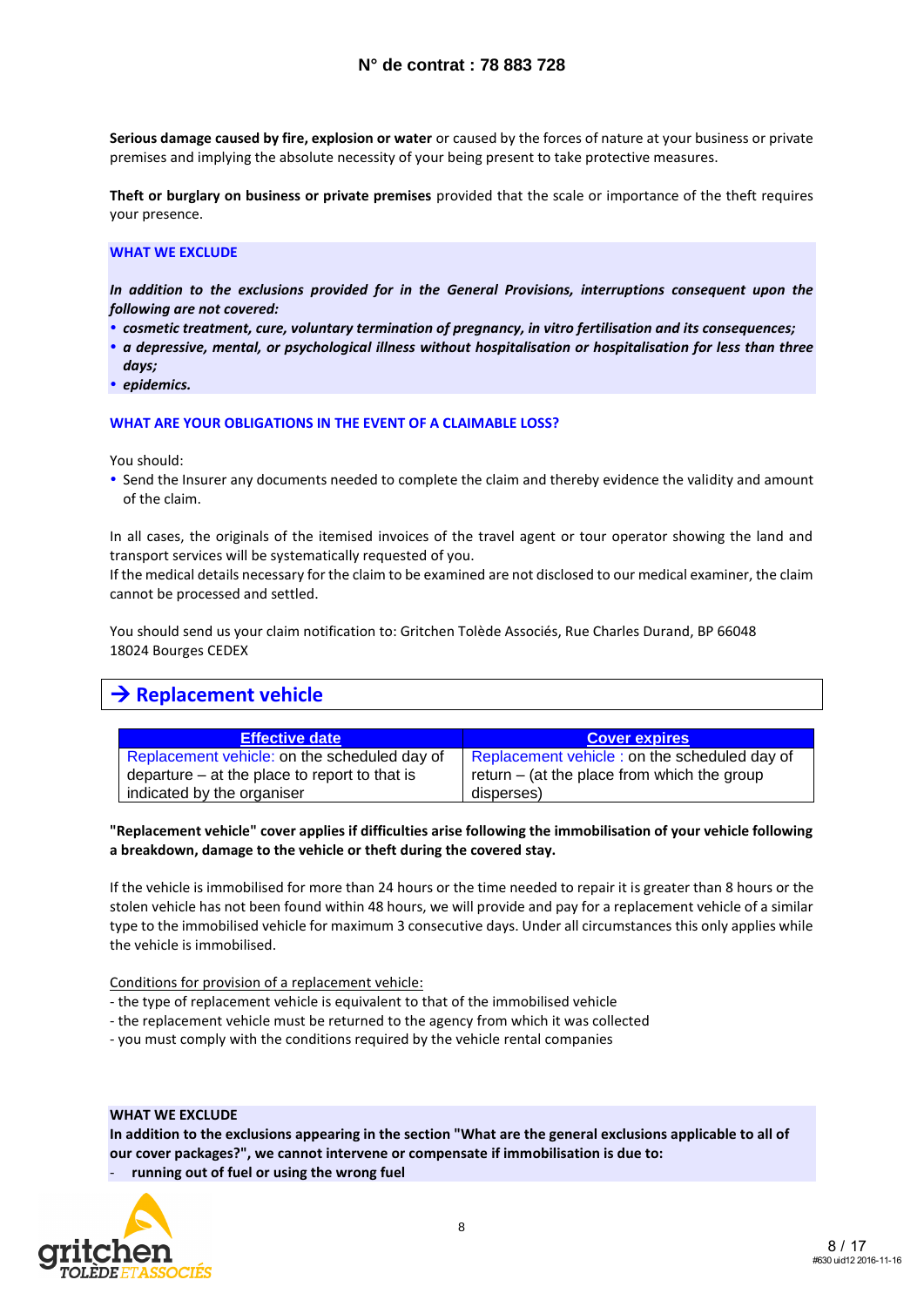- **punctured tyres**
- **losing, mislaying, theft or breakage of keys other than breakage of the key in the vehicle's steering antitheft system**
- repetitive breakdowns of the same type caused by failure to repair the vehicle after our agents have **initially intervened during the month preceding the event**
- **air conditioning problems and breakdowns**
- **unless stated otherwise in the contract, damage to bodywork that does not result in immobilisation of the vehicle**
- **consequences of the immobilisation of the vehicle in order to perform maintenance operations**
- **breakdowns of alarm systems not installed in series**

#### *Our cover excludes reimbursements of:*

- *fuel costs*
- *personal items and effects left in and/or on the vehicle*
- *customs and surveillance costs other than those previously agreed on by the assistance department*
- *goods and animals being carried*
- *vehicle repair and towing costs, spare parts*
- *all costs other than coverage of a replacement vehicle within the limits provided for in the table of cover*

*Immobilisation of the following vehicles is excluded from replacement vehicle cover:*

- motorcycles with an engine capacity of less than 125 cm3
- *les mopeds, auto-cycles*
- *luggage trailers of a total authorised loaded weight of more than 750 kg*
- *non-standard trailers and all trailers other than those intended for carrying luggage, as well as boat trailers and vehicle-carrying trailers*
- *registered motorised quadricycles authorised to be driven without a licence*
- *vehicles intended to carry people for money such as driving-school cars, ambulances, taxis, hearses and other funeral vehicles, hired vehicles*
- vehicles designed to transport goods and animals

# **General Provisions**

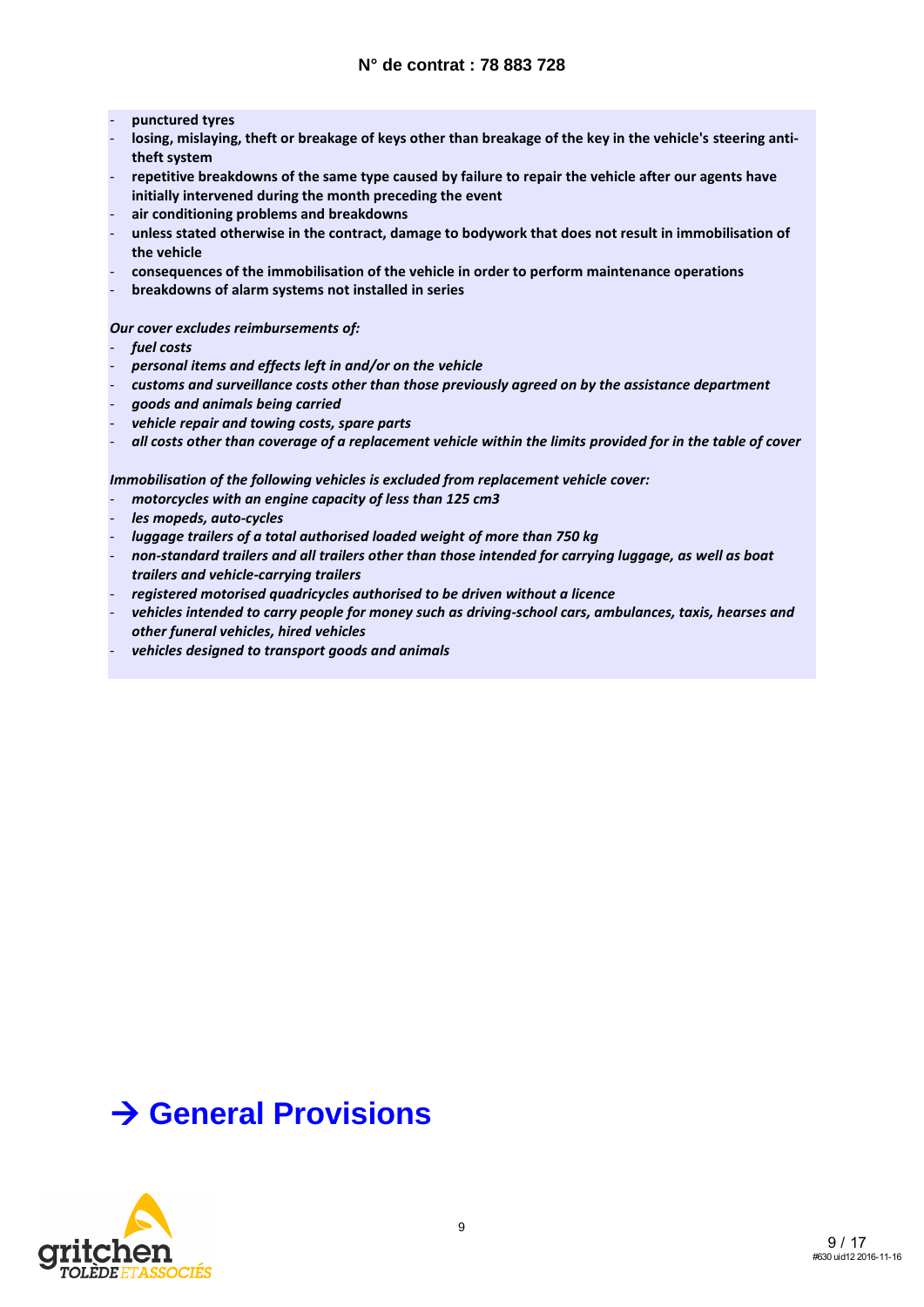### **N° de contrat : 78 883 728**

Like any insurance contract, this one comprises mutual rights and obligations. It is governed by the French Insurance Code (Code des Assurances Français). These rights and obligations are set forth in the following pages.

#### **Appendix to article A. 112-1**

**Advice on exercising your right to a waiver as provided for under article L. 112-10 of the Insurance Code.**

Please check that you do not already have cover insurance for any of the risks covered by the new contract. If this proves to be the case you are entitled to terminate this contract during the fourteen calendar days from the date it was signed. No charge or penalty is payable if all the following conditions have been met:

- you signed the contract for non-work-related purposes
- the contract came with the purchase of goods or services you have been sold by a supplier
- you can show that you are already covered for one of the risks insured by this new contract
- the contract you wish to cancel has not been fully performed
- you have not notified any claim covered by this contract.
- If these conditions are met, you can exercise your right to cancel this contract by letter or in any durable medium sent to the insurer of the new contract, together with documentary proof that you already have cover for one of the risks guaranteed by this new contract. The insurer must reimburse you the premium paid within thirty days of cancellation.

If you wish to cancel your contract but do not meet all the above conditions, please check the cancellation procedure stipulated in your contract.

#### **Additional information:**

The cancellation letter (see template below) to exercise this right must be sent by post or in any durable medium to Gritchen Affinity (Rue Charles Durand - BP 66048 - 18024 Bourges CEDEX):

"I the undersigned Mr/Ms………….residing at (address) …………..hereby cancel my contract No.……….taken out with Allianz IARD pursuant to Article L 112-10 of the French Insurance Code. I solemnly declare that on the date of this letter I am not aware of any claim covered by the contract."

#### **Consequences of cancellation:**

Exercising your right to cancel within the period given in the above box will result in the contract being cancelled as of the reception date the letter or any other durable medium. Once you become aware of a loss covered by the contract, you can no longer exercise this right to cancel.

In the event of cancellation, you will only be liable for the payment of the part of the premium or contribution for the period during which the risk was covered, this period being calculated up until the cancellation date.

The entire premium or contribution will, however, be payable to the insurance company if you exercise your cancellation right when a loss of which you were unaware occurs that brings the contract cover into application during the cancellation period.

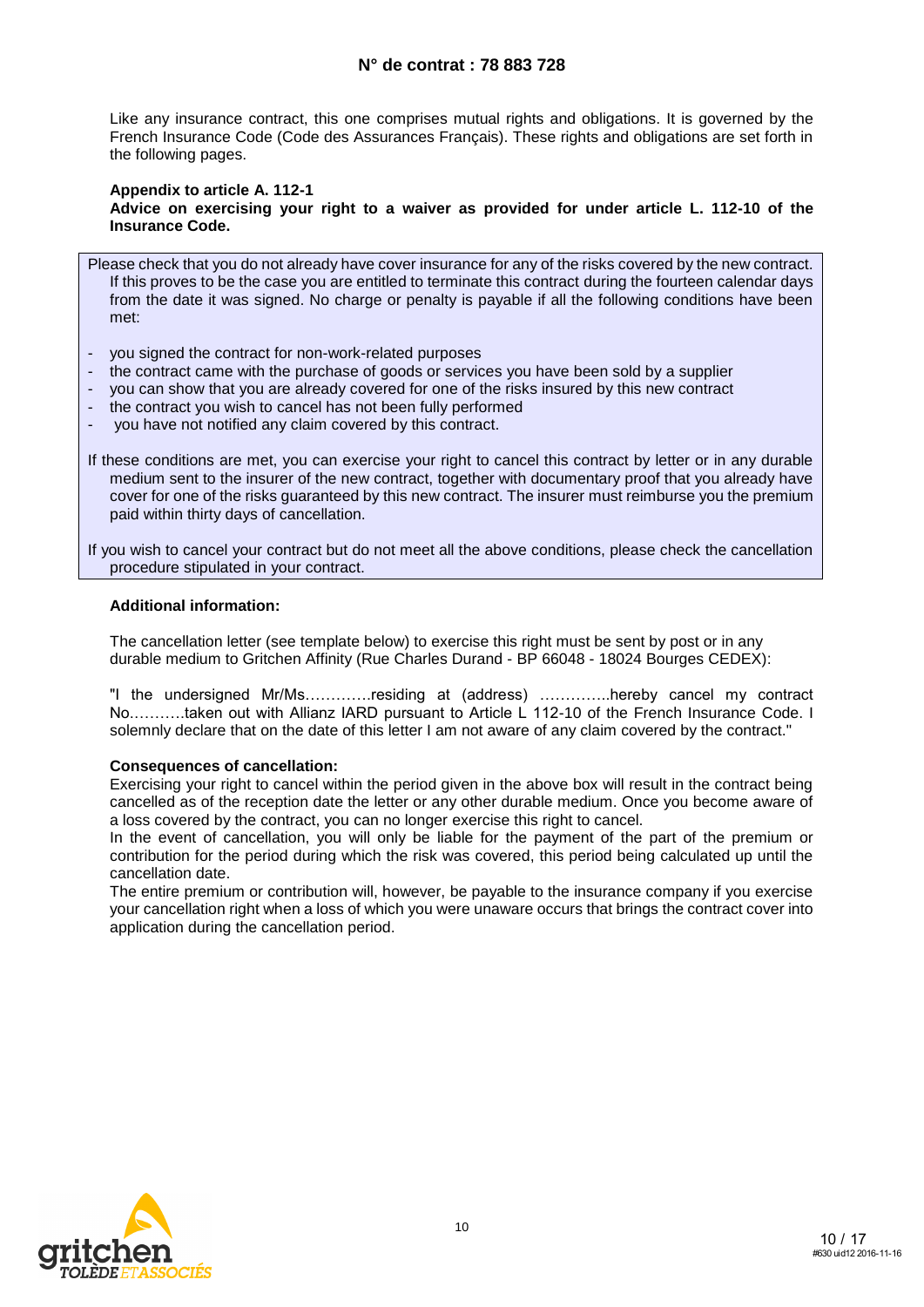# **Provisions common to all cover packages**

### **DEFINITIONS**

#### **Personal injury**

Any sudden action external to the victim that causes bodily damage or injury.

#### **Uncertain event or uncertainty**

An unintentional, unforeseeable, unstoppable, and external event.

#### **Subscribers**

Persons duly insured under this contract, hereafter referred to as "you". With regard to the applicability of statutory provisions on the period of limitation, reference should be made to "the Subscriber" when the articles of the Insurance Code mention "the Insured".

#### **Insurer/Assistance Provider**

Allianz IARD, hereafter termed "we", whose registered office is at:

#### **Allianz IARD**

1, cours Michelet – CS30051 – 92076 Paris la Défense CEDEX

#### **Terror Attack / Acts of Terrorism**

This means any act of violence constituting a criminal or illegal attack against people and/or property in the country in which you are staying, and whose purpose is to disturb public order seriously. Such a "terror attack" should be identified as such by the French Foreign Ministry (Ministère des affaires étrangères français)

#### **Natural disasters**

This means abnormal intensity of a natural element not arising from human intervention.

#### **Insurance Code**

The French Insurance Code (Code des Assurances) is the collection of legislative and regulatory texts that govern the insurance contract.

#### **Forfeiture**

Loss of right to Cover for the Loss/Claim in question.

#### **Home or Domicile**

Main place of residence of the person about whom this term is used. The domicile is the place of fiscal residence. Your domicile must be in Europe.

#### **DROM POM COM**

"DROM POM COM territories" are what the DOM TOM territories (French overseas possessions) are now called, since the Constitutional Reform of 17 March 2003 that changed the names and definitions of the DOM TOM territories.

#### **Transport Firm**

The term "transport firm" means any company duly approved by the public authorities for carrying passengers.

#### **Epidemic**

The rapid propagation of a contagious, infectious disease affecting a large number of people in a given place at a given time and reaching a minimum level 5 according to WHO criteria.

#### **Europe**

"Europe" means the countries in the European Union, Switzerland, Norway, or the Principality of Monaco.

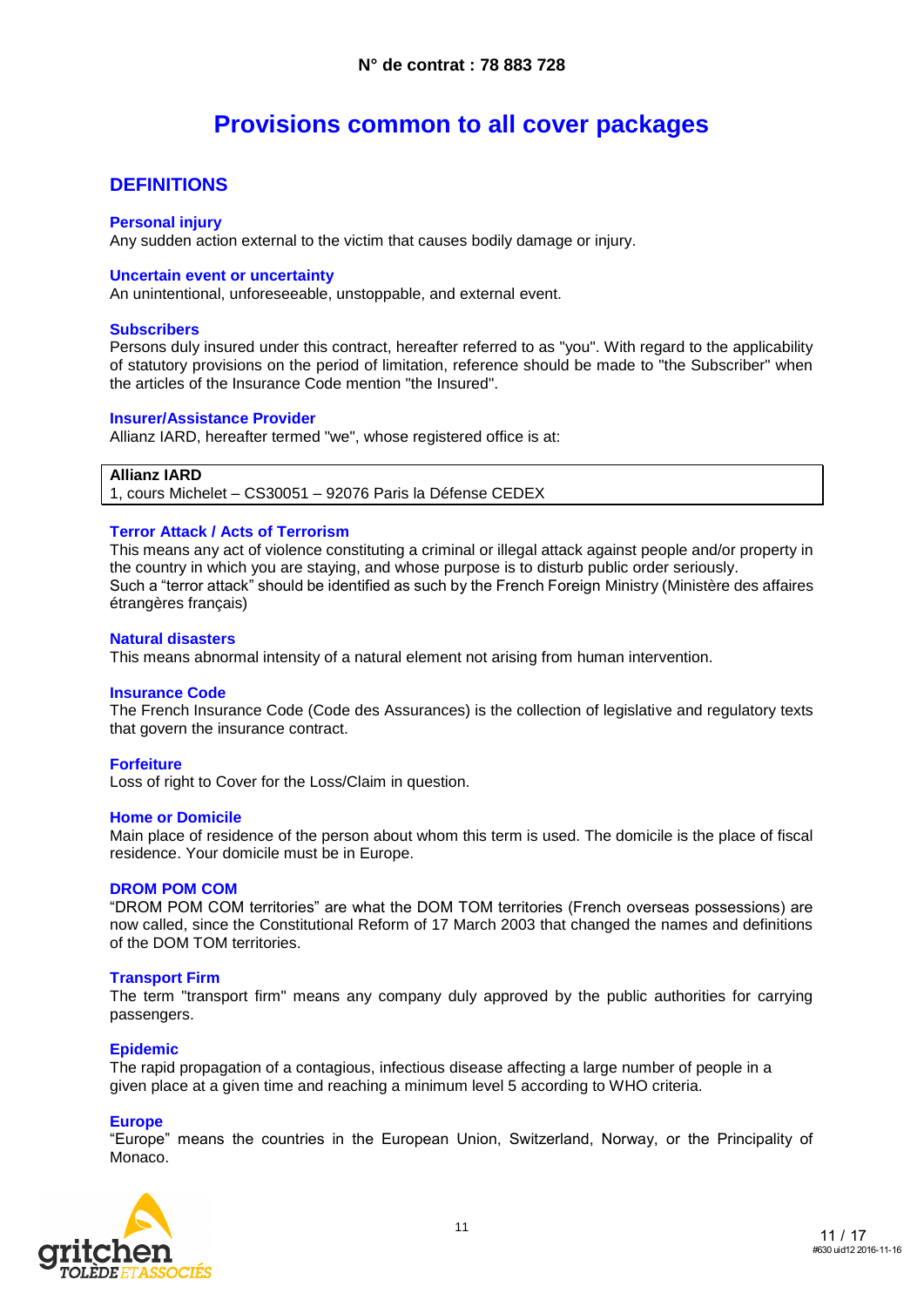#### **Medical expenses**

Pharmaceutical, surgical, consultation, and hospitalisation expenses that are medically prescribed and necessary for diagnosing and treating an illness.

#### **France**

By France is meant the European territory of France (including islands located in the Atlantic Ocean, the English Channel and the Mediterranean) plus the DROM POM COM territories (as the DOM TOM French overseas possessions have been called since the Constitutional Reform of 17 March 2003).

#### **Excess**

Portion of the compensation that remains to be borne by you.

#### **Insurance Claims Manager**

| <b>Gritchen Affinity</b>  |
|---------------------------|
| <b>Rue Charles Durand</b> |
| BP 66048                  |
| 18024 Bourges CEDEX       |

#### **Strike**

Concerted collective action consisting in the employees of a firm, of an economic sector, or of a professional category ceasing to work in order to give weight to their claims.

#### **Civil War**

By "Civil War" is meant armed opposition between various parties belonging to the same country, and any armed rebellion, revolution, revolt, insurrection, or coup d'etat, and any application of martial law or border closure ordered by the authorities of the country in question.

#### **War with a Foreign Power**

A "war with a foreign power" means declared or undeclared armed opposition between one State and another State, as well as any invasion or state of siege.

#### **Hospitalisation**

Any unforeseen, unscheduled stay in a health facility.

#### **Illness**

Sudden unforeseeable deterioration in health.

#### **Serious illness**

As defined by a competent medical authority and preventing independent movement.

#### **Member of the family**

"Family member" means any person who can evidence they have a *de jure* or *de facto* family tie (kinship) with the Subscriber.

#### **Pollution**

Degradation of the environment by substances that are not naturally present in the medium in question being discharged into the air, the water, or the soil.

#### **(Claimable) Loss or Loss Event or Claim**

Event liable to result in application of cover of the contract.

#### **Policyholder**

The natural or juristic person who takes out the insurance contract.

#### **Subrogation**

The legal situation whereby the rights of one person are transferred to another person (in particular: the Insurer taking the place of the Policyholder for the purposes of proceedings against the opponent).

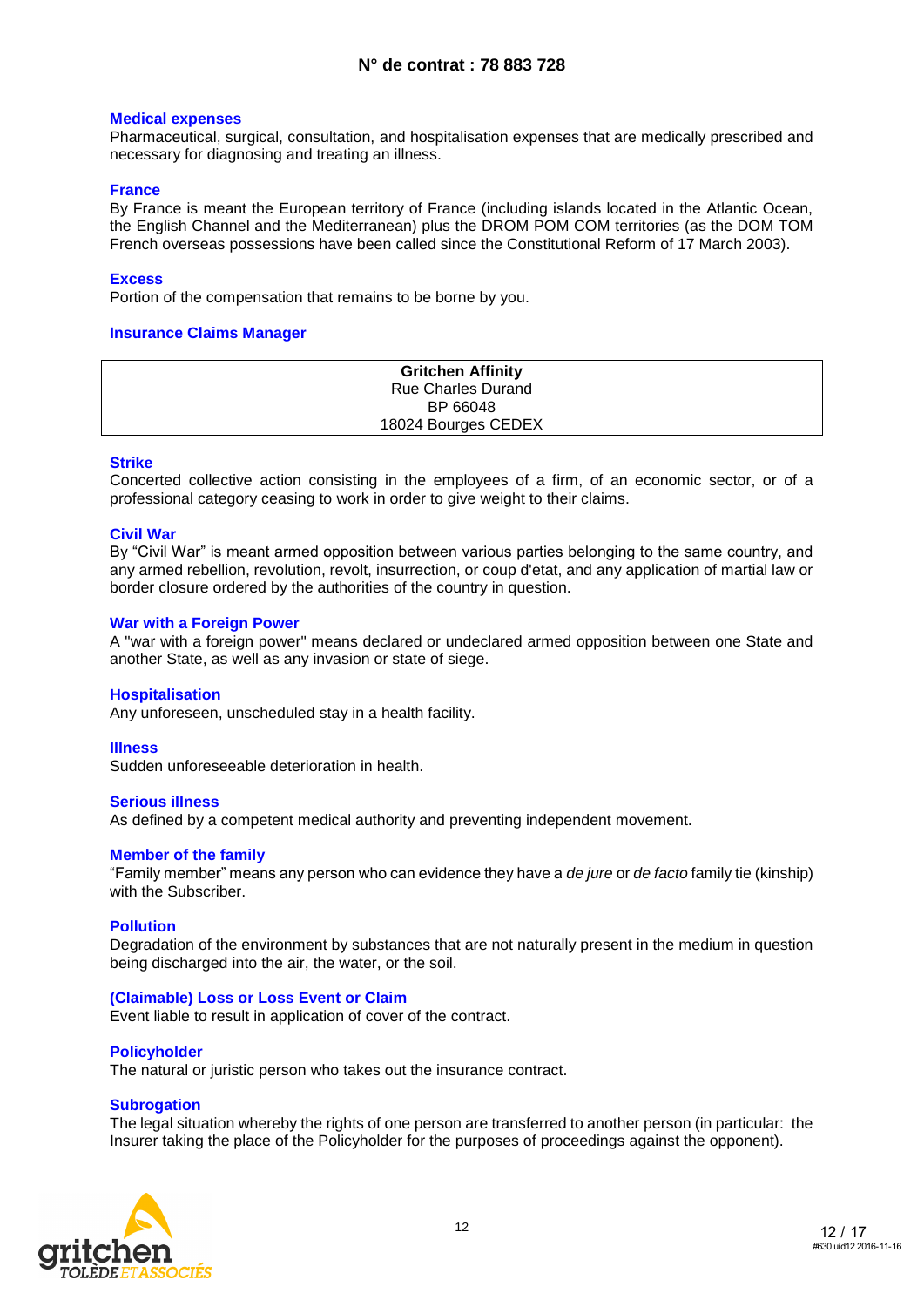#### **Third Party**

Any person other than the Subscriber who is responsible for the damage, injury or loss. Any Subscriber who is a victim of bodily injury, property damage or consequential loss caused by another Subscriber (the Subscribers are considered to be third parties between themselves).

### **WHAT IS THE GEOGRAPHICAL SCOPE OF THE CONTRACT?**

The cover and/or services and benefits taken out under this contract apply throughout the entire world.

### **WHAT IS THE TERM OF THE CONTRACT?**

The term of validity corresponds to the duration of the services sold by the organiser of the trip/travel. **Under no circumstances shall the period the cover exceed 3 months from the day of departure.**

**The "CANCELLATION" cover takes effect as of taking out the present contract and it expires on the day of departure on the trip (outward journey)**.

**The other types of cover take effect on the scheduled day of departure and expire on the scheduled day of return**.

### **WHAT ARE THE GENERAL EXCLUSIONS APPLICABLE TO ALL OF OUR COVER PACKAGES?**

*We cannot intervene when your cover, service, or benefit claims are consequences of damage, injury, or loss resulting from:*

- *epidemics, natural disasters, and pollution;*
- *consequences and/or events resulting from: civil war or war with a foreign power, riots, popular uprising, strike, terror attack/act of terrorism as described in Article L121-8 of the French Insurance Code (Code des assurances)*
- *the consequences of the voluntary participation of the Subscriber, and people travelling with the Subscriber and insured under this contract, of a crime, offence, riot or strike other than in situations of self-defence*
- *deliberate failure to comply with regulations in the country visited*
- *disintegration of atomic nuclei or any irradiation caused by ionising radiation*
- *improper use of a drug or the use of narcotics that have not been prescribed medically, as judged by a competent medical authority*
- *damage following the consumption of alcohol by the Subscriber, and people travelling with the Subscriber, and insured under this contract, together with the Subscriber's family, characterised by the presence in the blood of a level of pure alcohol equal to or greater than the legal limit permitted for drinking and driving set by the regulations of the country visited*
- *accidents/damage and their consequences caused or provoked deliberately by the Subscriber, and people travelling with the Subscriber, and insured under this contract, together with the Subscriber's family*
- *practising a sport professionally*
- *participation in endurance or speed trials on board any motorised land, water or air craft*
- *participation as a competitor in any competition or event organised by a sports federation or association*
- *failure to comply with safety rules to which the attention of the Subscriber, and the people travelling with the Subscriber, and insured under this contract, together with the Subscriber's family, has been drawn regarding the practice of sports activities*
- *the consequences of suicide or attempted suicide of the Subscriber, and the people travelling with the Subscriber, and insured under this contract, together with the Subscriber's family*
- *absence of uncertainty;*
- *insured goods and/or activities when the insurer is prohibited from providing an insurance contract or service due to a sanction, restriction or prohibition provided for by agreements,*  laws or payments, including any decided by the United Nations Security Council, the Council of *the European Union or by any other applicable national law;*
- *insured goods and/or activities when they are subject to any sanction, restriction, partial or total embargo or prohibition provided for by agreements, laws or payments, including any decided*

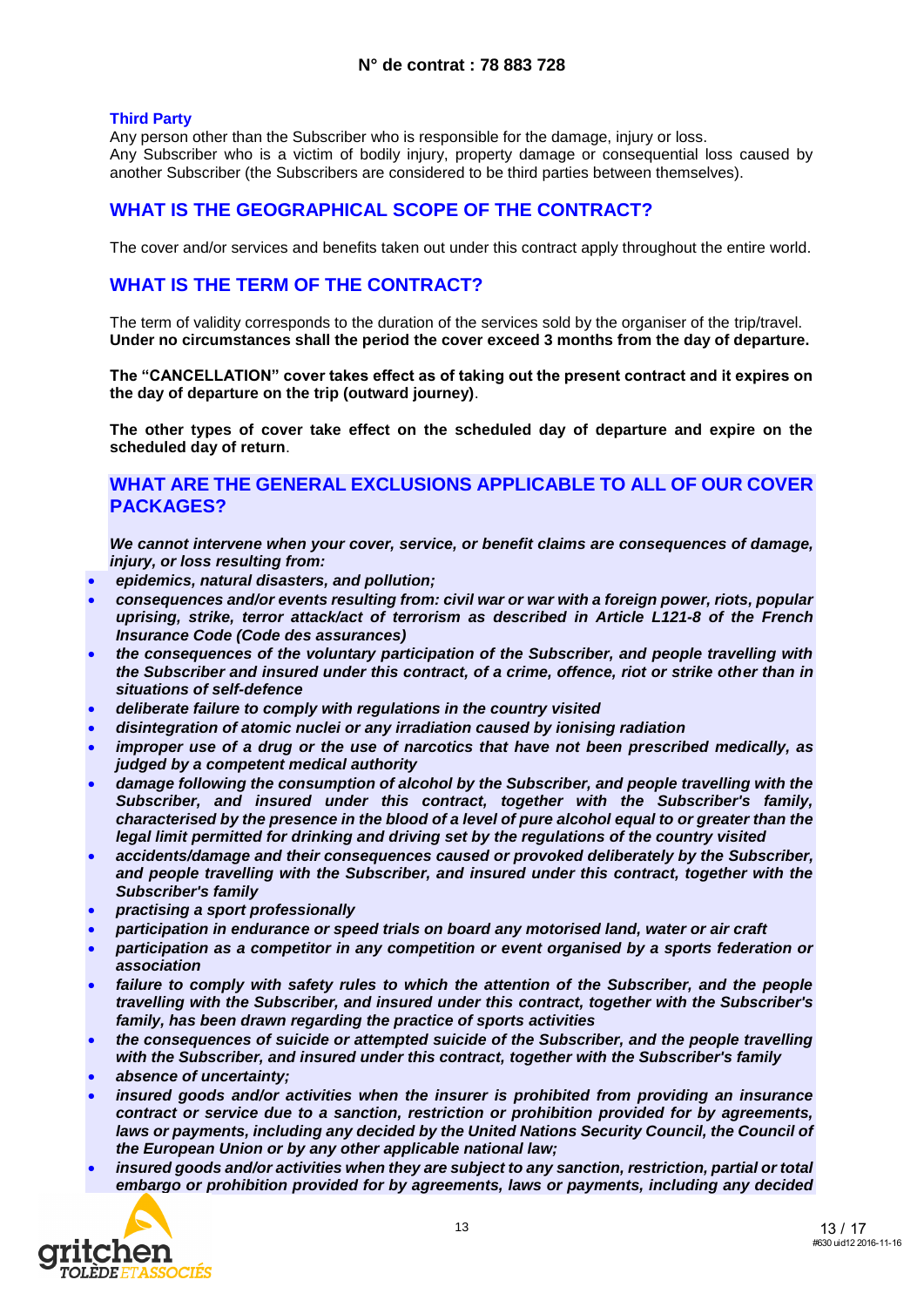*by the United Nations Security Council, the Council of the European Union or by any other applicable national law. It is understood that this provision only applies if the insurance contract, the insured goods and/or activities fall within the scope of the restrictive sanctions, total or partial embargo or prohibition.*

### **HOW IS YOUR COMPENSATION CALCULATED?**

If the compensation cannot be determined by private agreement, it is assessed through an out-of-court appraisal, subject to our respective rights being reserved.

Each of us chooses an appraiser. If the appraisers do not agree with each other, they call upon the services of a third appraiser, and all three of them operate jointly and by majority vote.

Should one of us fail to appoint an appraiser or should the two appraisers not agree on the choice of a third appraiser, the appointment is made by the Presiding Judge of the Regional Court (Tribunal de Grande Instance), ruling in summary proceedings. Each of the contracting parties bears the cost of the fees of its appraiser, and, where applicable, half the fees of the third appraiser.

### **WITHIN WHAT TIME LIMIT WILL YOU RECEIVE THE COMPENSATION?**

Payment will be made within 15 days of the agreement reached between us, or as of the notification of the enforceable court decision.

### **WHAT PENALTIES ARE APPLICABLE IN THE EVENT YOU MAKE A FALSE DECLARATION OR CLAIM AT THE TIME OF THE LOSS?**

Any fraud, reticence, or intentional false declaration by you about the circumstances or the consequences of a loss shall result in loss of any right to benefit or compensation for that loss.

### **MULTIPLE INSURANCE CONTRACTS**

Pursuant to the provisions of Article L 121-4 of the French Insurance Code (Code des Assurances), when more than one insurance policy is taken out non-fraudulently for the same risk, each of them produces its effects within the limits of the cover packages of the contract, and in accordance with the provisions of Article L 121-1 of the French Insurance Code. In such a case, the Subscriber should inform all of the insurers.

Within these limits, the Subscriber may use the insurer of its choice. When more than one insurance policy is taken out wilfully or fraudulently, the sanctions stipulated in the French Insurance Code apply (voidance of the contract and damages & interest).

### **WHAT IS THE PROCEDURE FOR EXAMINATION OF COMPLAINTS?**

If you have any difficulties, first consult your usual contact person (Gritchen Affinity - Rue Charles Durand - BP 66048 - 18024 Bourges CEDEX).

If you are not satisfied with the response, you should e-mail clients @allianz.fr or write to Allianz Relation Clients - Case Courrier S1803 -1 cours Michelet - CS 30051 - 92076 Paris La Défense CEDEX. What should you do if you are still not satisfied with the response you have received once you have exhausted all the internal channels listed above? You can appeal to the Insurance Mediator whose contact details are as follows: [www.mediation-assurance.org](http://www.mediation-assurance.org/) or LMA 50110 - 75441 Paris CEDEX 09. Taking this action will not prejudice any other legal avenues you may wish to explore. **AUTHORITY IN CHARGE OF OVERSEEING THE INSURANCE COMPANY**

**L'Autorité de contrôle prudentiel et de résolution (ACPR) [the Prudential Oversight and Resolution Authority]** 61, rue Taitbout 75436 PARIS CEDEX 09

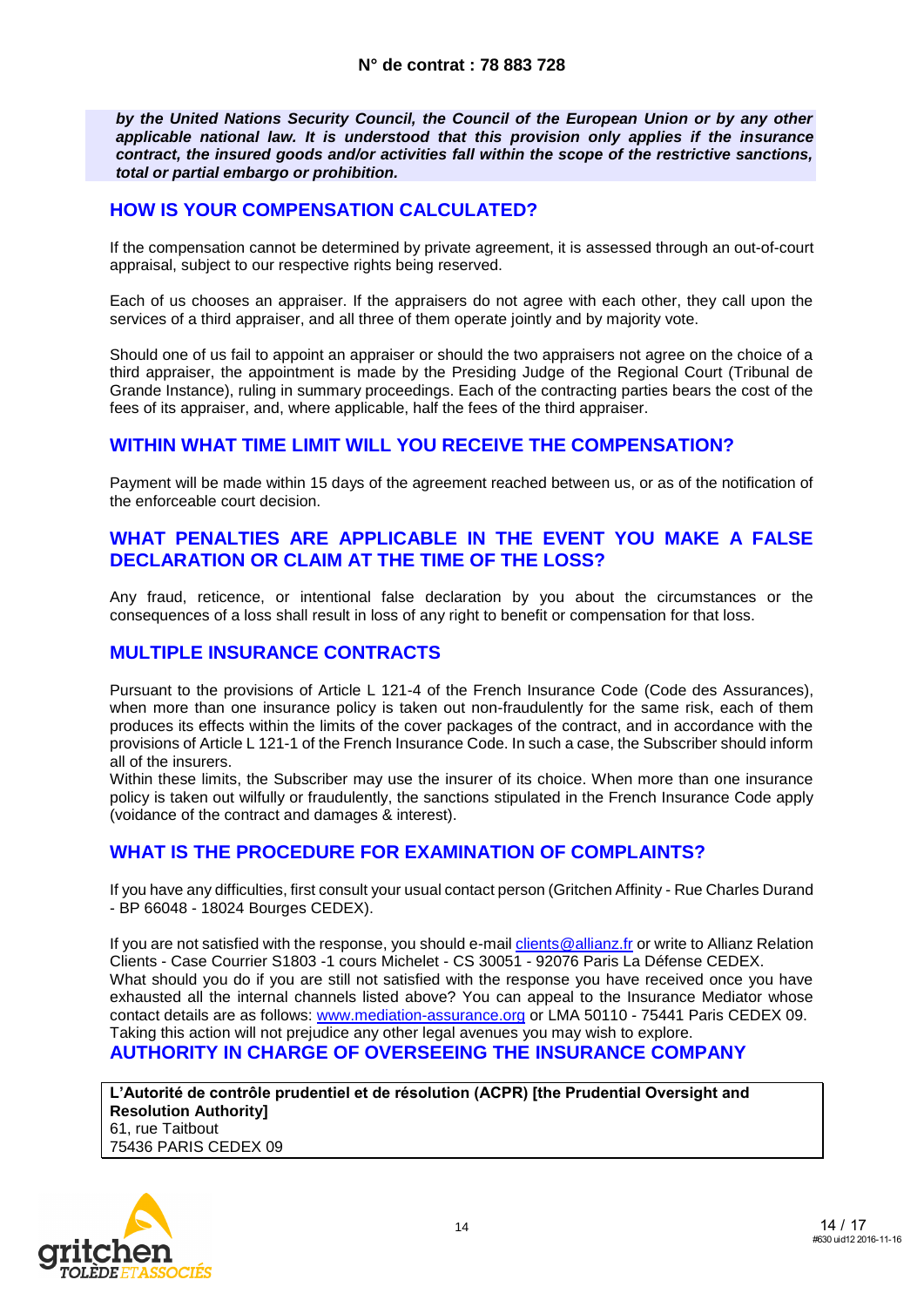### **POLICYHOLDER INFORMATION CONCERNING THE PROVISIONS OF THE COMMISSION NATIONALE DE L'INFORMATIQUE ET DES LIBERTES-CNIL (French Data Protection Commission)**

You are hereby informed that the information we gather is processed for the purposes of handling this application and the commercial relationship. Some of such processing may be performed by service providers in or outside Europe. Unless you object, your data may also be used by your broker, whose details appear in this document, for prospecting purposes for the insurance products that your broker distributes. In accordance with the French Data Protection Act ("Loi Informatique et Libertés") of 6 January 1978, as amended by the Act of 6 August 2004, you are entitled to access, modify, correct, delete and contest data concerning you by applying to your broker in writing.

Under our risk control and anti-fraud policy, we reserve the right to check all your information, and where appropriate, to refer the matter to the competent authorities in accordance with current regulations.

### **CONSUMERS' RIGHT TO OPPOSE TELEPHONE MARKETING**

If you do not wish to be contacted for the purposes of telephone marketing, you can have yourself listed as being opposed to telephone marketing, free of charge.

These provisions apply to any consumer, i.e. any natural person acting for reasons that do not fall within the context of their commercial, industrial, craft or self-employed activities.

### **SUBROGATION**

Pursuant to the provisions of Article L121-12 of the Code des Assurances (French Insurance Code), the Insurer is subrogated, up to the compensation paid by it, to the rights and actions of the Subscriber with respect to third parties liable for the loss.

If the subrogation can no longer be operative in favour of the Insurer through the fault of the Subscriber, the Insurer shall be discharged from its obligations with regard to the Subscriber insofar as the subrogation could have been exercised.

### **LIMITATION PERIOD APPLYING TO ACTIONS DERIVING FROM THE INSURANCE CONTRACT**

The provisions governing the period of limitation applying to action deriving from the insurance contract are laid down by Articles L 114-1 to L 114-3 of the French Insurance Code (Code des assurances), these articles being reproduced below:

#### **Article L 114-1 of the French Insurance Code:**

Any action deriving from an insurance contract is barred by limitation two years after the event giving rise to the claim.

However, this period of limitation applies:

1 In the event of reticence/concealment, omission, misrepresentation or inaccurate declaration of the risk run, only from the date on which the Insurer became aware of the said risk;

2 In the event of an insurance loss, only from the date on which the interested parties became aware of it, if they can prove they were unaware of it until then.

When the action brought against the Insurer by the Insured Person is caused third-party recourse, the period of limitation starts only on the date on which the third party brings legal action against the Insured Person or has received compensation from the latter. The period of limitation is increased to 10 years in life assurance contracts when the beneficiary is a person distinct from the Policyholder, and, in insurance contracts for personal accidents, when the beneficiaries are also legal beneficiaries of the deceased Insured Person.

For life assurance contracts, and notwithstanding the provisions of point 2 above, the beneficiary's right to bring action lapses at the latest 30 years after the death of the Insured Person.

#### **Article L 114-2 of the French Insurance Code:**

The period of limitation may be interrupted by any of the ordinary causes for interruption thereof, and by appointment of loss adjusters further to a claim. The period of limitation may also be interrupted by the Insurer sending the Insured Person a registered letter with acknowledgement of receipt demanding

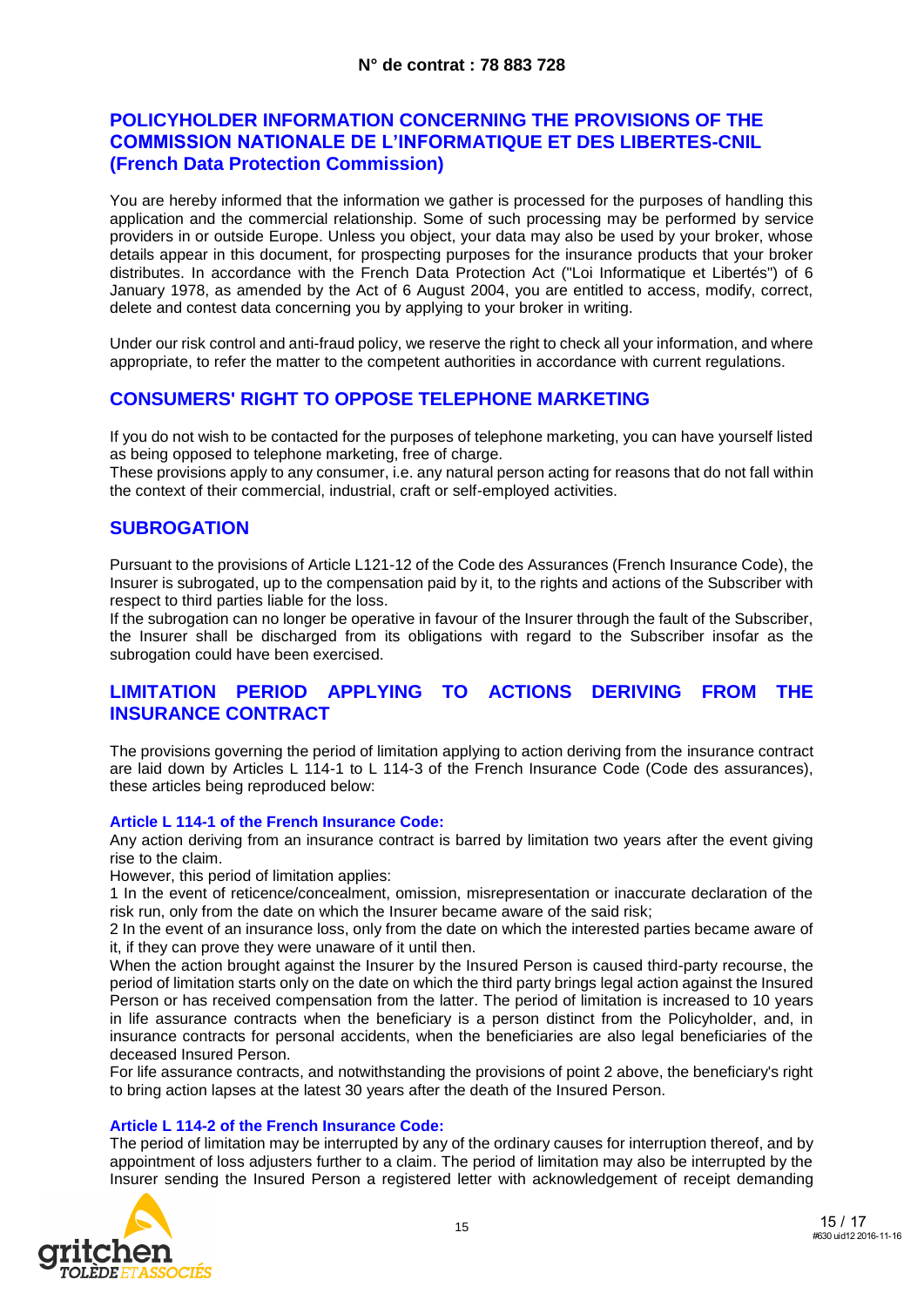payment of the premium, or by the Insured Person sending one to the Insurer demanding payment of compensation.

#### **Article L 114-3 of the French Insurance Code:**

Notwithstanding Article 2254 of the Code Civil (French Civil Code), the parties to the insurance contract may not, even by common consent, either change the length of the period of limitation or add causes for suspension or interruption thereof.

### **Additional information:**

The ordinary causes for interruption of the period of limitation referred to in Article L 114114-2 of the French Insurance Code are stated in Articles 2240 to 2246 of the French Civil Code, these articles being reproduced below.

To find out about any updating of the aforementioned provisions, please consult the official website www.legifrance.gouv.fr.

### **Article 2240 of the French Civil Code:**

Recognition by the obligee of the right of the person against whom the obligee could claim inaction within the time limit interrupts the period of limitation.

#### **Article 2241 of the French Civil Code:**

Instigating legal proceedings, even summary proceedings, interrupts the limitation period (délai de prescription), i.e. the time limit for bringing claims or actions in a particular matter, and also any period (délai de forclusion) beyond which a particular right is forfeited if it is not exercised, e.g. the right to appeal.

The same applies when the matter is brought before an incompetent jurisdiction, or when referral to the said court is nullified due to procedural irregularity.

#### **Article 2242 of the French Civil Code:**

Interruption resulting from instigating legal proceedings is effective until the proceedings end.

#### **Article 2243 of the French Civil Code:**

The interruption is null and void if the petitioner withdraws the petition or lets the proceedings lapse, or if the petition is dismissed finally.

#### **Article 2244 of the French Civil Code:**

The period of limitation or the debarment period is also interrupted by protective measures being taken pursuant to the Code des procédures civiles d'exécution (French Code of Civil Enforcement Procedures) (, or by an enforcement being ordered.

#### **Article 2245 of the French Civil Code:**

One of the jointly and severally liable obligors being summoned or notified through legal proceedings or through an enforcement order, or recognition by the obligor of the right of the person against whom the obligor could claim inaction interrupts the period of limitation against all the others, even against their heirs.

Conversely, one of the heirs of a jointly and severally liable obligee being summoned or notified, or that heir recognising such a right does not interrupt the period of limitation with regard to the other co-heirs, even for mortgaged debt, if the obligation is divisible. Such summons/notification or such recognition interrupts the period of limitation with regard to the other co-obligees only for the share for which that heir is liable. In order to interrupt the period of limitation for the entire obligation with regard to the other co-obligees, the summons or notification needs to be made to all the heirs of the deceased obligee, or all the heirs need to recognise this right.

#### **Article 2246 of the French Civil Code:**

Summons or notification made to the main obligee, or the main obligee recognising the right in question interrupts the time limit for taking action against the guarantor.

### **COURTS OF COMPETENT JURISDICTION – GOVERNING LAW**